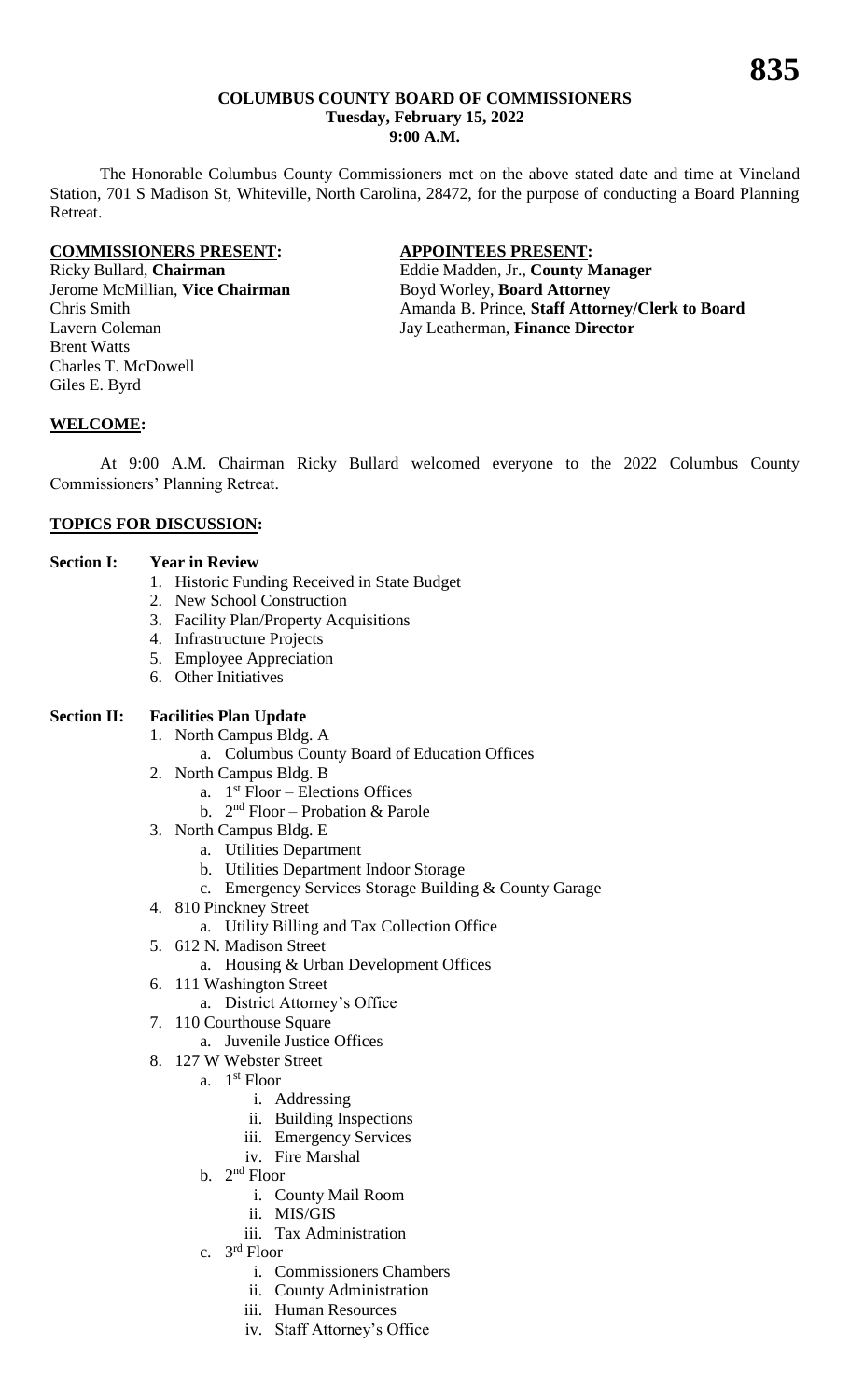- d. 4<sup>th</sup> Floor
	- i. Finance
	- ii. Register of Deeds
- 9. 308 South Madison Street
	- a. SCC Small Business Center
	- b. Business Entrepreneurship Center
	- c. Economic Development Center Offices
- 10. 131 W Webster Street
	- a. 911 Communications
	- b. Health Department
- 11. 304 Jefferson Street
	- a. Health Department Property to be potentially conveyed to Columbus Regional Healthcare System
- 12. New Sheriff's Office
	- a. Slated Construction to begin in 2023
- 13. Temporary Sheriff's Office
- a. To house current Sheriff's Department staff during construction of new offices
- 14. New Airport Terminal Building and Corporate Hangar
- 15. Former School Properties

### **Section III: Budget Retreat – Finance Presentation**

- 1. Budgetary Funds
- 2. Proprietary Funds
- 3. Fiduciary Funds
- 4. Unassigned Fund Balance
- 5. Construction in Progress (CIP)
- 6. Financial Summary Report

### **Section IV: Commissioners' Goals & Priorities for FY 2022/2023**

- 1. COLA Increase for Employees
- 2. Proceed with State Funded Projects Historic Courthouse, 911 Center, Bike and Pedestrian Trail, New Sheriff's Office, New Airport Hangar and Terminal.
- 3. Complete All Office Relocations
- 4. Additional Goals/Priorities
	- a. Address Funding for EMS Responders
	- b. Constructing Shell Buildings
	- c. Customer Service
	- d. Infrastructure Needs (to include sewer)

## **Section V: Legislative Goals/Requests**

- 1. Economic Development
	- a. \$3 million for 3 pad ready 85% compacted plant sites @ \$1 million each for occupancy by industry.
	- b. \$4.8 million for a 75,000 sq. ft. shell building for the Eastern End or Chadbourn Area of the County.
	- c. \$5 million for matching funds to upgrade the Publicly Owned Treatment Works (POTW) for sewer expansion.
- 2. Public Utilities
	- a. \$10 million for wells, water tanks, line extensions
- 3. Airport
	- a. \$1.2 million for water and sewer upgrades
- **Total Requests - \$24 million**
- 4. Additional Requests
	- a. Funding for Schools

## **Section VI: Succession Planning**

- 1. Assist in identifying and developing new potential leaders who can move into leadership staffing roles when they become vacant.
- 2. Currently there are 20 department managers and 500 employees.
- 3. Lean Team Committees
	- a. Internal works on improving processes for employees.
		- i. Projects
			- 1. Updating all county forms and making them electronic for ease of access and completion.
			- 2. Update County Personnel Policy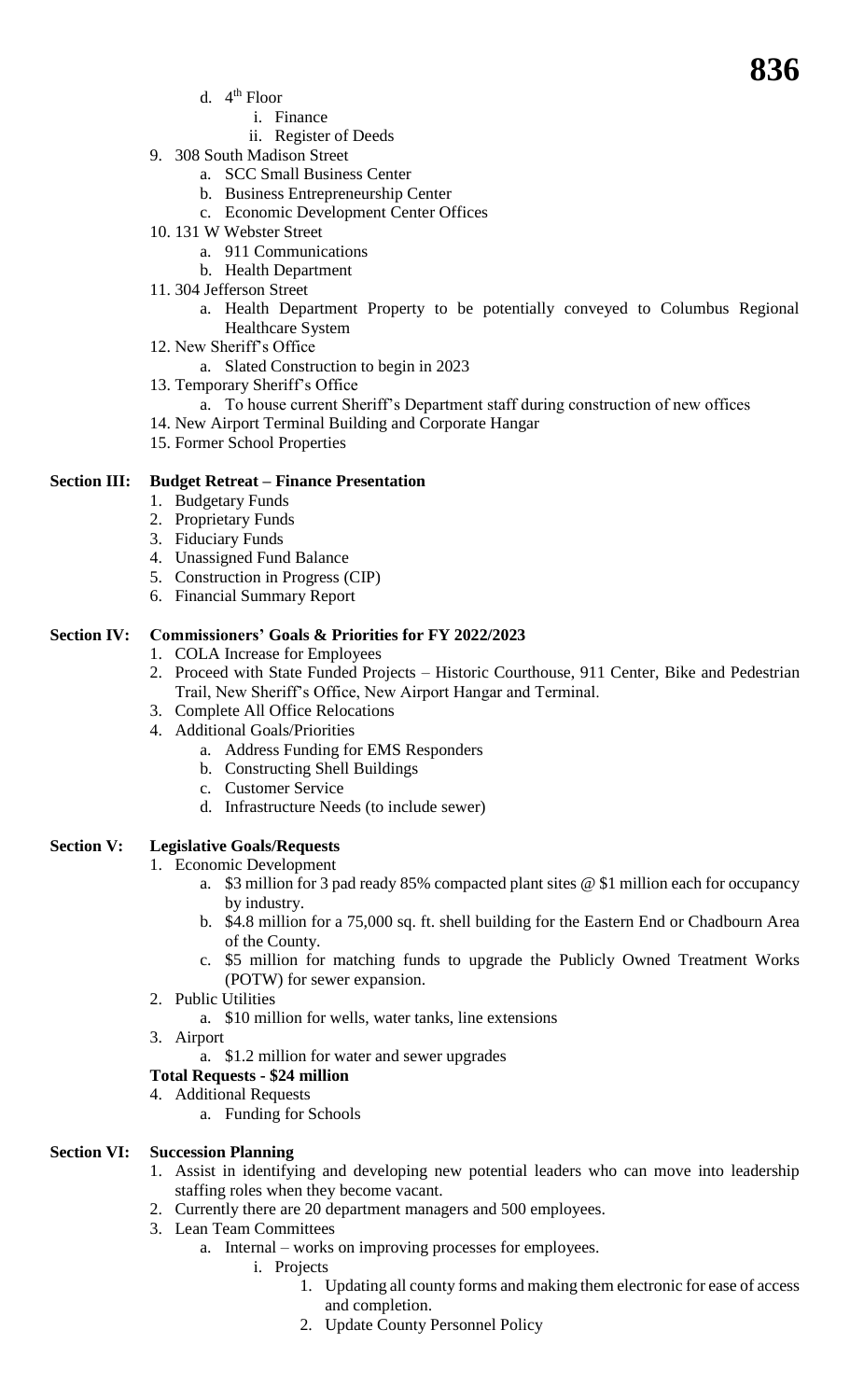- 3. New Background Check Vendor
- 4. Training Program for Employees
- 5. Employee Survey
- b. External works on improving processes for our customers

i. Projects

- 1. Developing a checklist of all permits and prices related to Planning, Building Inspections, Environmental Health, Fire Marshal, etc.
- 2. Reviewing software that will allow connectivity with the following departments: GIS, Planning, Building Inspections, Environmental Health, Fire Marshal, etc.

**Session VII: Review of Department Manager Current Projects and Goals for FY 2022-2023**

**\_\_\_\_\_\_\_\_\_\_\_\_\_\_\_\_\_\_\_\_\_\_\_\_\_\_\_\_\_\_\_\_ \_\_\_\_\_\_\_\_\_\_\_\_\_\_\_\_\_\_\_\_\_\_\_\_\_\_\_** LATOYA WILLIAMS, Deputy Clerk RICKY BULLARD, Chairman